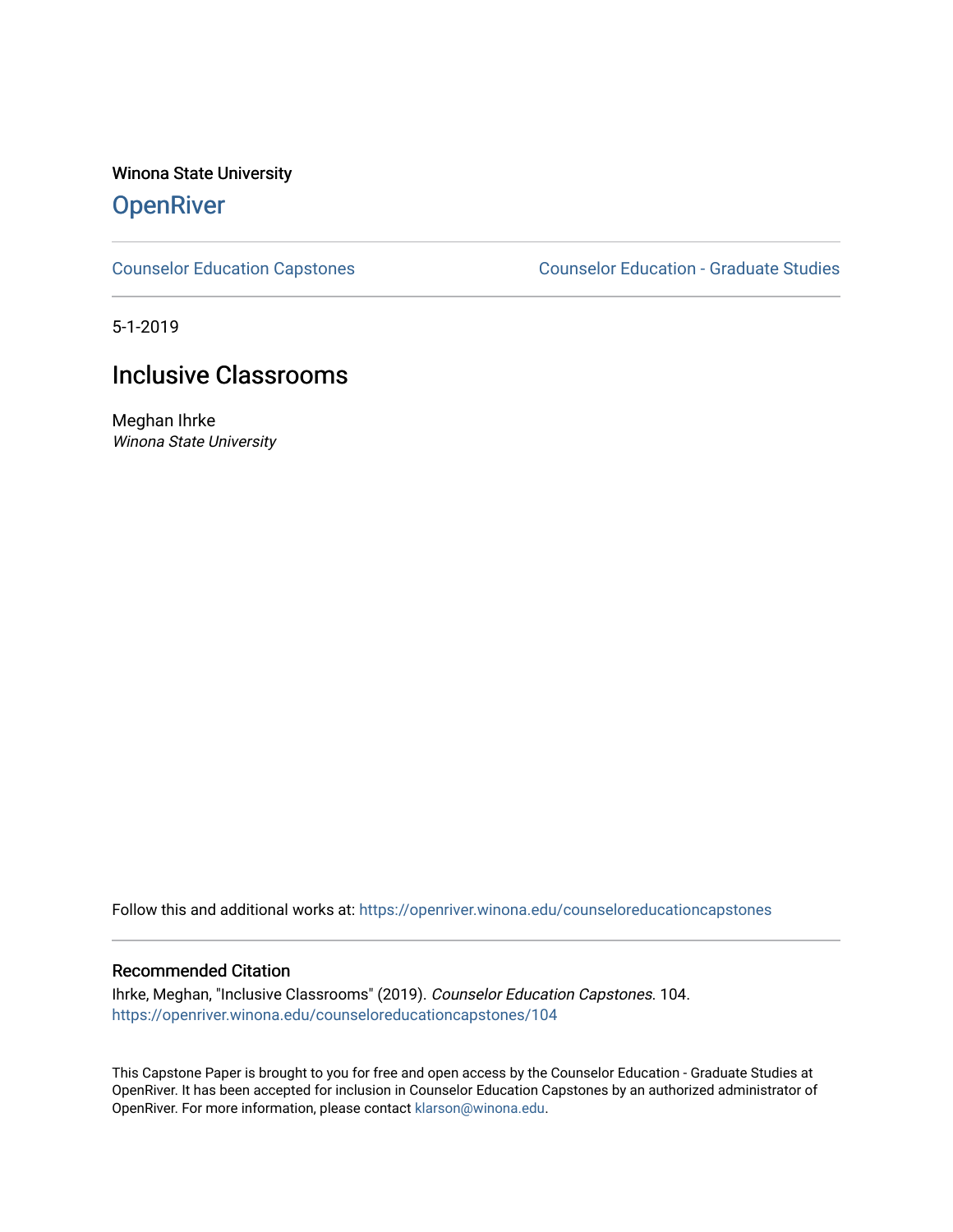Inclusive Classrooms Meghan Ihrke A Capstone Project submitted in partial fulfillment of the requirements for the Master of Science Degree in Counselor Education at Winona State University

Spring 2019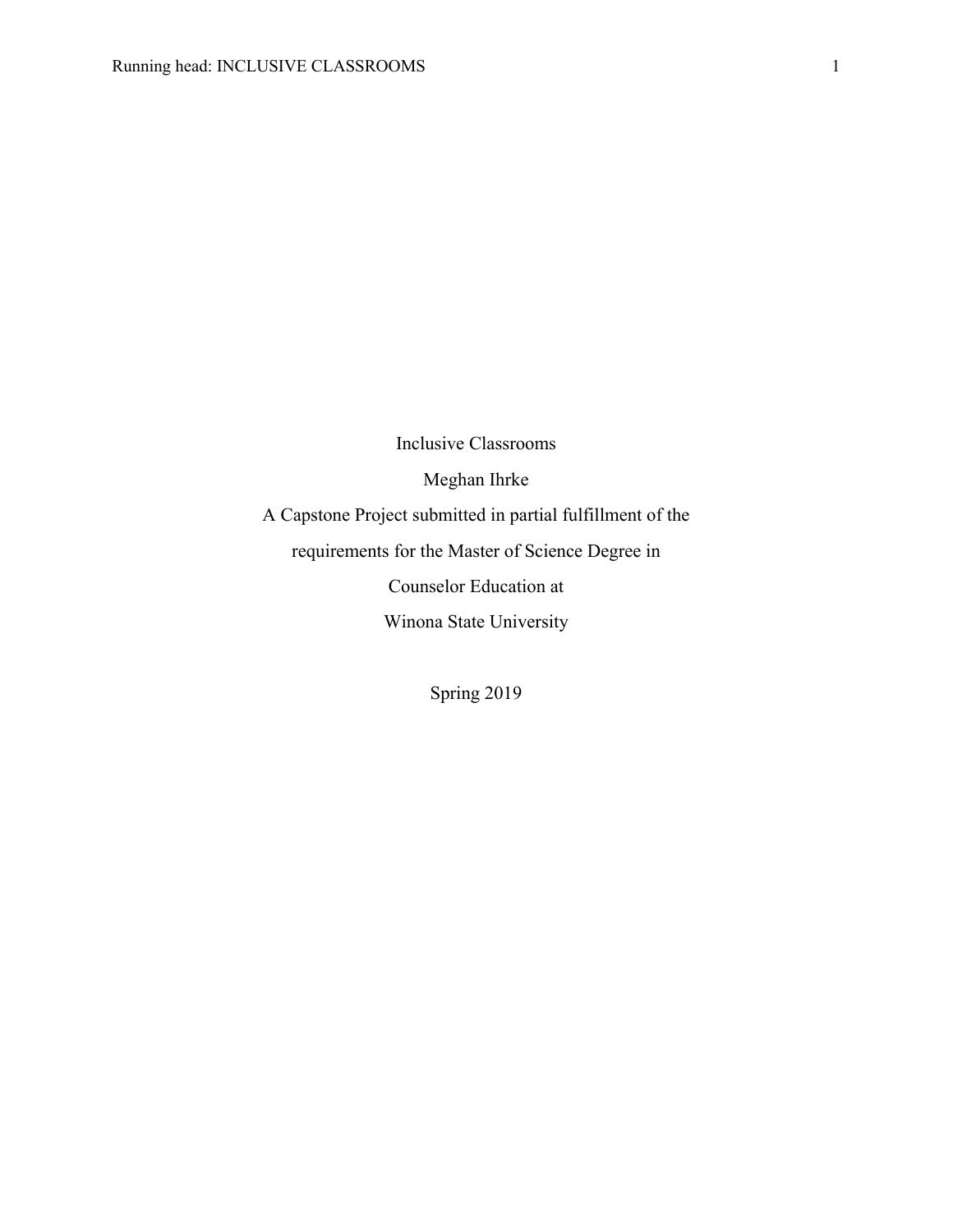Winona State University

College of Education

Counselor Education Department

CERTIFICATE OF APPROVAL

# CAPSTONE PROJECT

Inclusive Classrooms

This is to certify that the Capstone Project of

Meghan Ihrke

Has been approved by the faculty advisor and the CE 695 – Capstone Project

Course Instructor in partial fulfillment of the requirements for the

Master of Science Degree in

Counselor Education

Capstone Project Supervisor: *Robin Alcala Saner* Name

Approval Date: May 1, 2019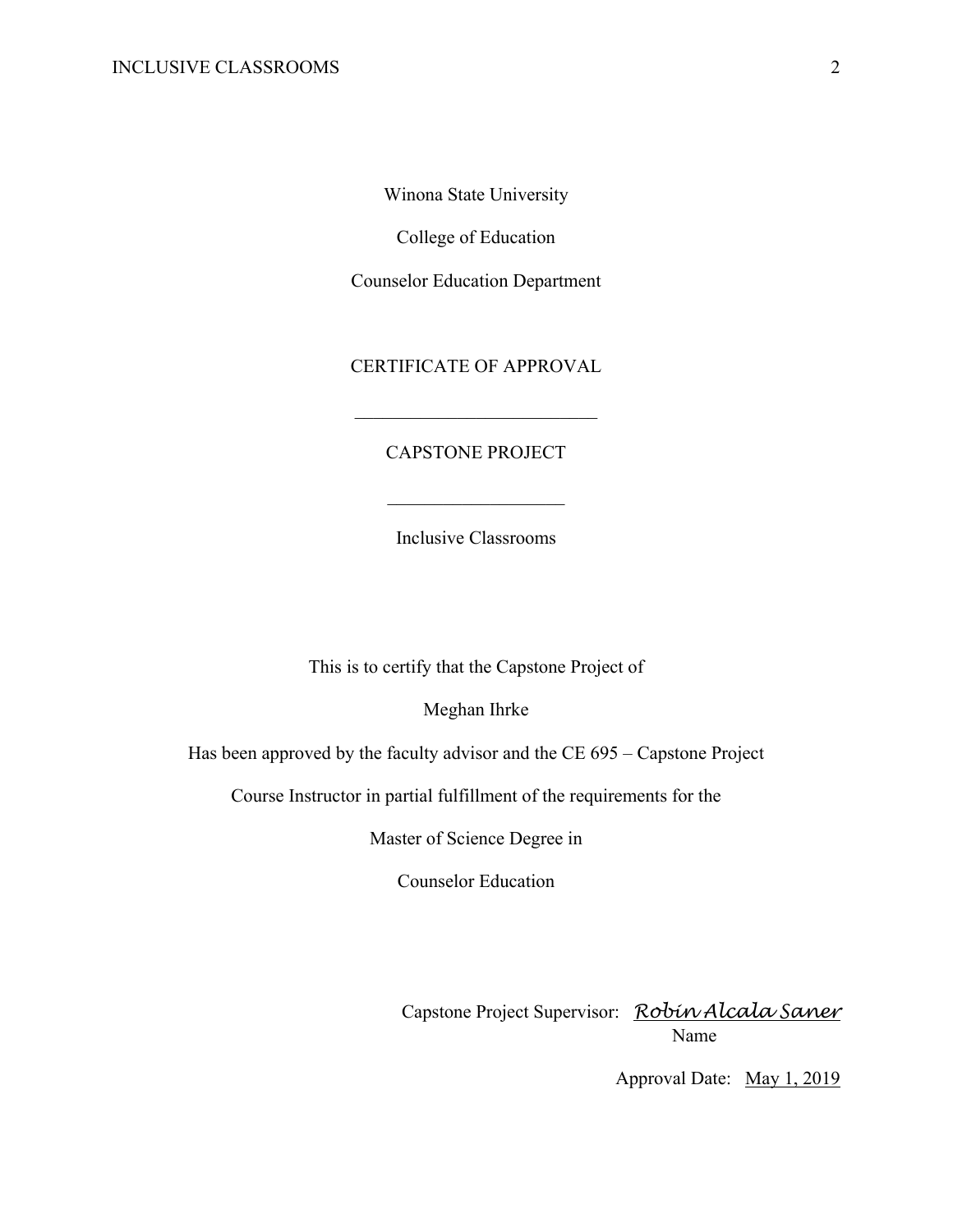#### Abstract

Inclusive classrooms are proven to be successful all over the world. Inclusive classrooms are when special education students are in general education classrooms all day long receiving the same educational instruction. Inclusive classrooms have a positive effect on not just special education students but the general education students as week. Inclusive classrooms have been proven to reduce bullying, increase acceptance of differences, increase academic success and improve overall school satisfaction. The problem being, inclusive classrooms aren't generally practiced in the United States, even though they are proven to be effective. In order to make inclusive classrooms the standard instead of an option is to get all educators, school administrators, students and parents educated on what inclusive classrooms are. There is research from many countries and the United States that proves that inclusive classrooms are the best option for all students.

*Keywords:* inclusive classrooms, special education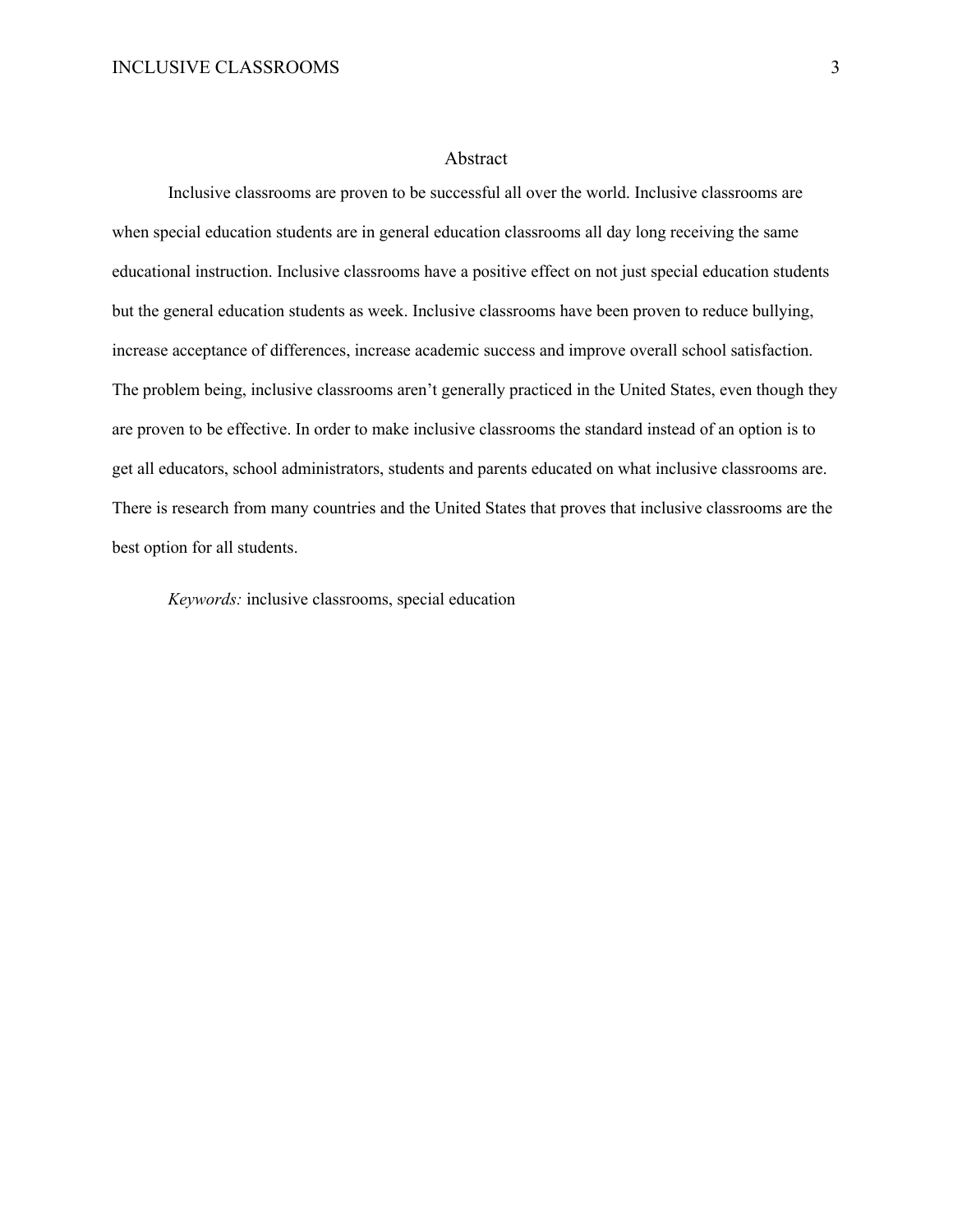# Contents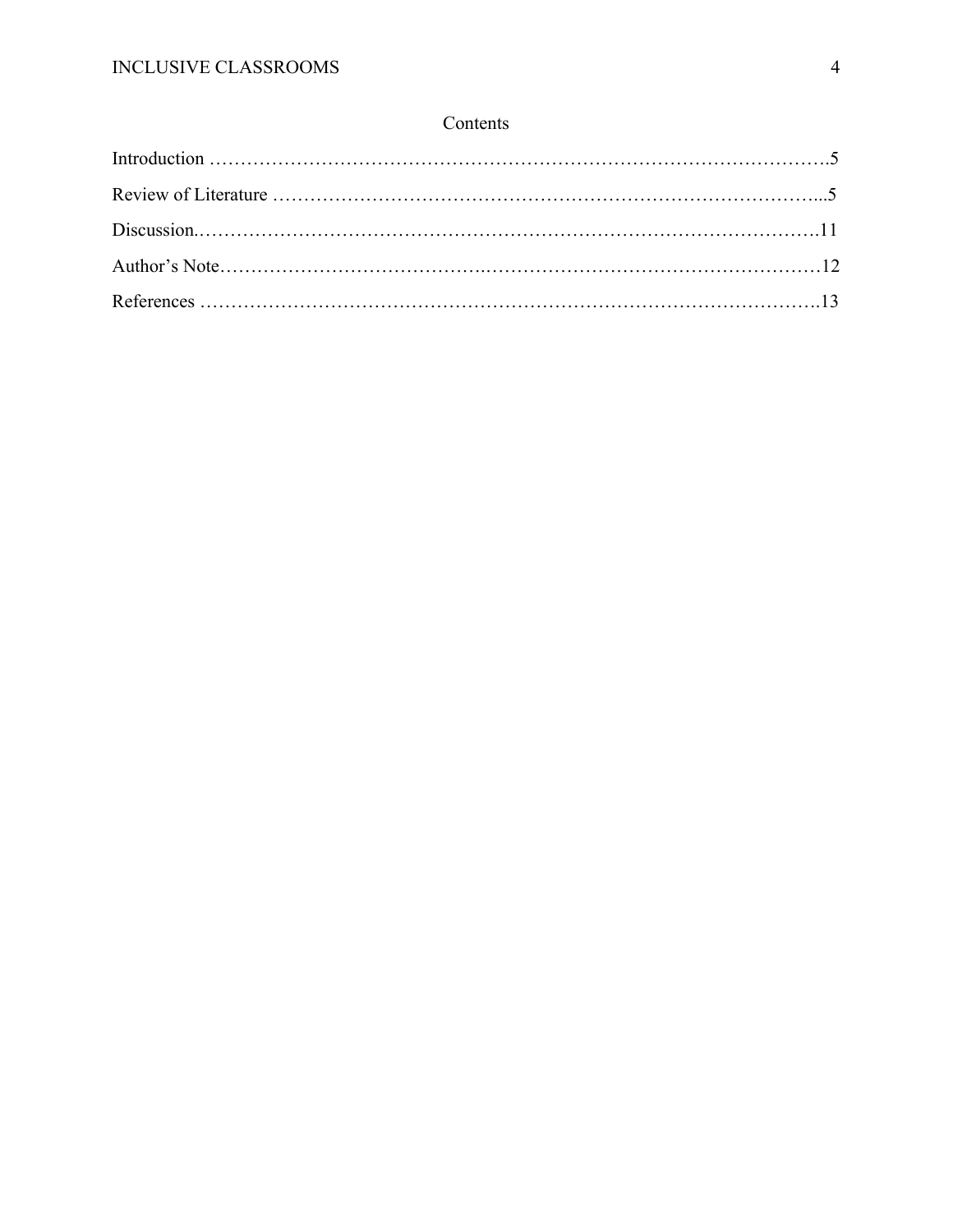# **Introduction**

Inclusive classrooms have been proven effective in countries all over the world. In the United States, educational standards don't include inclusive classrooms. An inclusive classroom is one in where no matter what the student's ability level is, they are in general education classrooms all day long (Idol, 2006). The United States generally practices mainstreaming, which is where a special education student joins a general education classroom for only certain subjects based off their individualized educational plan (IEP) (Idol, 2006). Mainstreaming is proven to be less effective than inclusive classrooms because the special education student doesn't feel apart of their class and their general education peers don't accept them as equal. In order to make inclusive classrooms effective teachers need to be receptive and willing to adapt their educational approaches for all students. Research has proven most teachers are receptive to trying inclusive classrooms if they have the proper tools and training in order to make is successful. Inclusive classrooms have been proven to improve academics, social, emotional and overall improvement in educational satisfaction amongst special education students and general education students. With general education student's becoming more knowledgeable of disabilities and individual differences schools have seen an increase in acceptance of special education students and a decrease in bullying.

#### **Review of Literature**

It is not mandatory in the United States for special education students to have full inclusion within the educational setting. Inclusion in the United States has become focused on just those students who are disabled or special education students. Inclusion in public schools started with allowing students of color to attend public schools with Caucasian students (Broderick & Mehta-Parekh &Reid, 2005). Then it went to allowing students with disabilities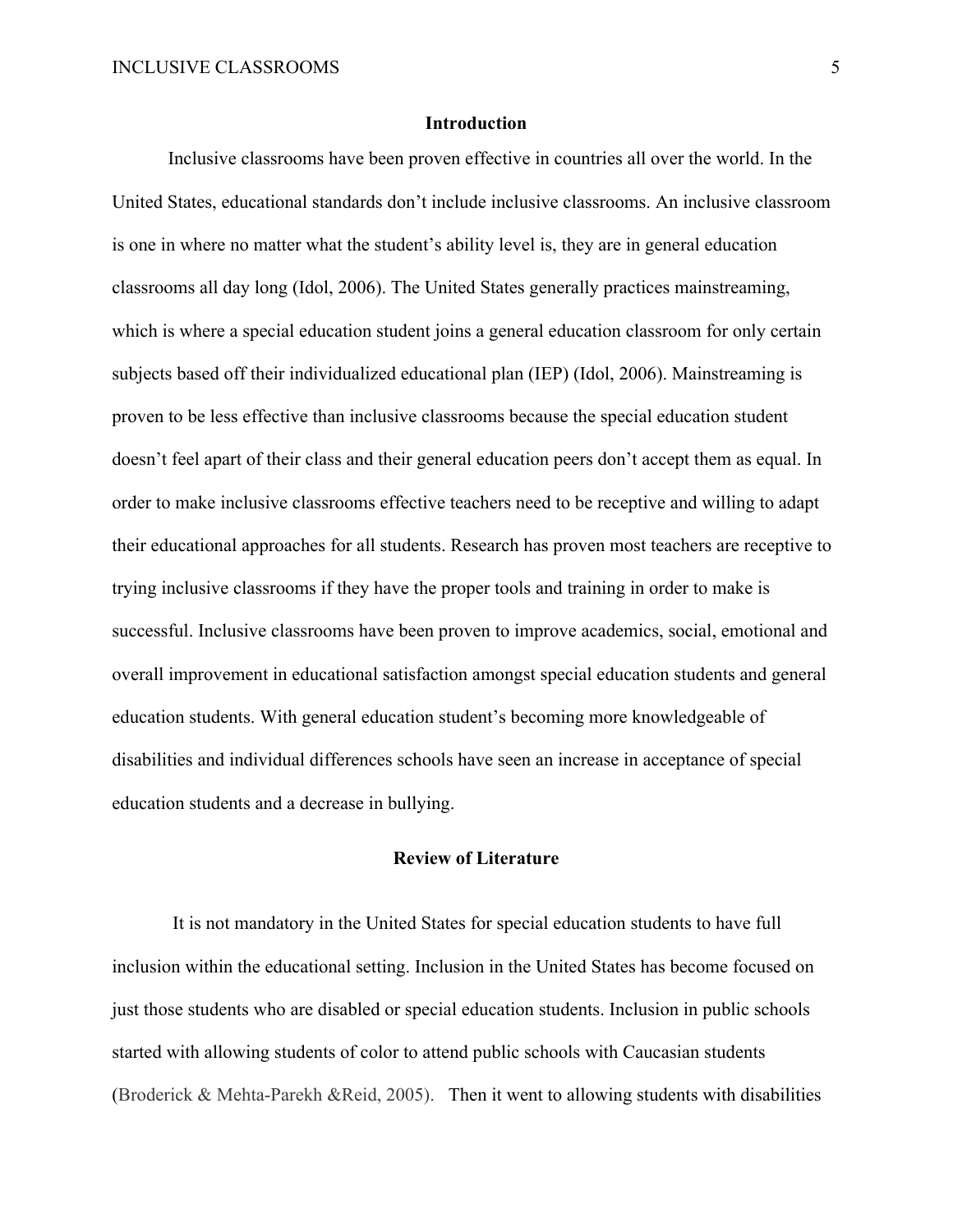to attend public school, and eventually allowing non-English speaking students. A common thread being all these students could attend public school but were kept separate, "inclusion through exclusion" (Broderick & Mehta-Parekh &Reid, 2005, p.194). Most educators and the general public now expect that students with disabilities are taught in separate classrooms by special education teachers. Inclusion is more than just students with disabilities its students who are marginalized by there race, socioeconomic status, second language acquisition, disability, etc. (Broderick & Mehta-Parekh & Reid, 2005). The research on inclusion is mostly based off of students who have disabilities and general education students.

Inclusion in the educational setting is defined as "a student with special education needs is attending the general school program, enrolled in age appropriate classes one hundred percent of the school day" (Idol, 2006, p.4). The goal of inclusion is for students with disabilities to be full members of their schools and classes and for students to achieve their goal of achieving academic and functional success (Janney & Snell, 2006). There are countries all over the world that practice inclusive classrooms, Indonesia, Thailand and Canada are examples of a few. According to Kantavong 2017, the Ministry of Education in Indonesia defined inclusive education as "an education system that provides opportunities for all students with disabilities and intelligence potential and/or special talent to receive education in an environment with student in general schools." (p.292)

Inclusion is different from special education students who mainstream into classrooms. Inclusion is when a special education student receives all of their academic curriculum in all general education classrooms (Idol, 2006). Mainstreaming is where a special education student spends a portion of their day in general education classrooms and a portion in special education classrooms (Idol, 2006). Janney & Snell, 2006 conducted a study in the United States with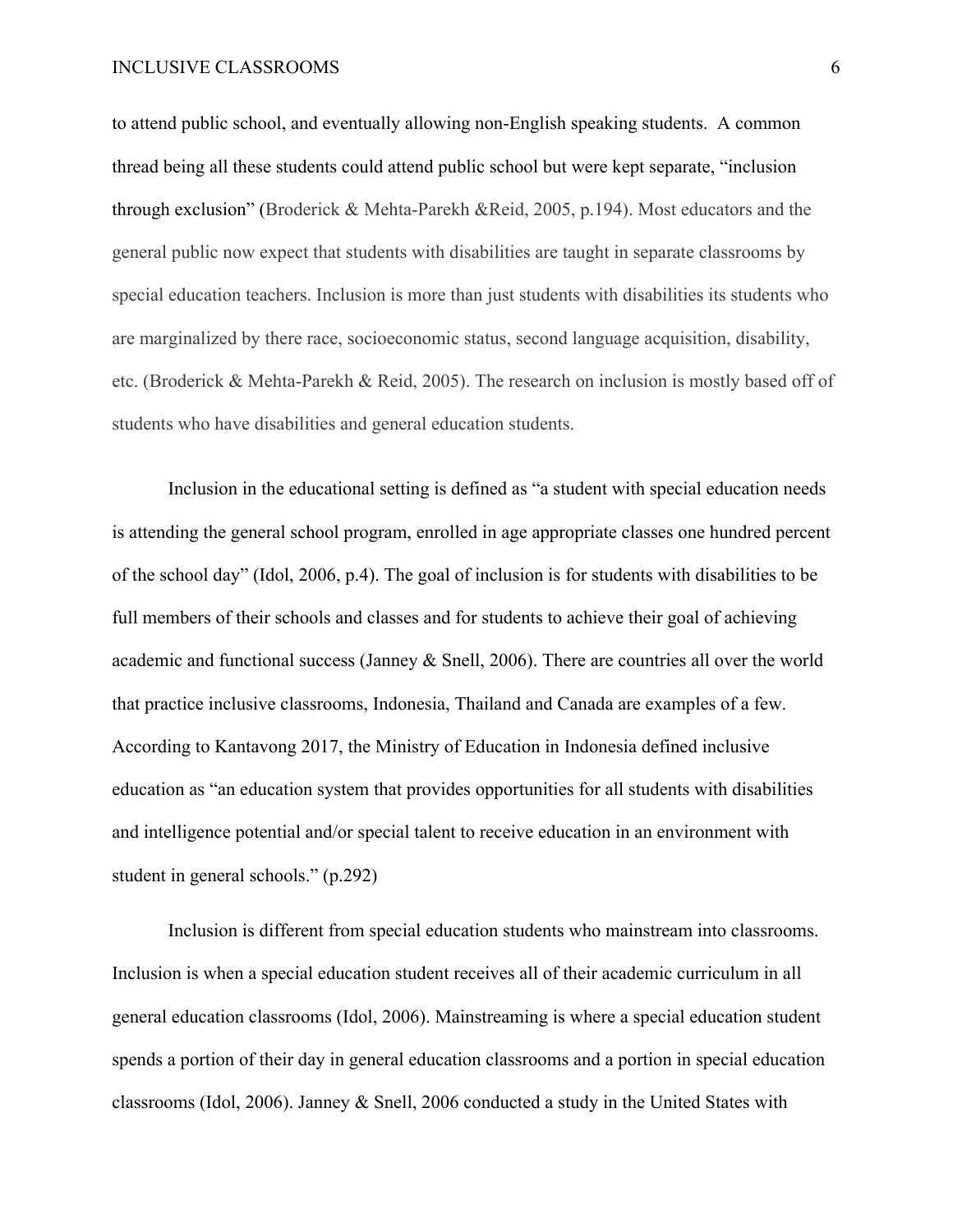elementary age students showing students who are part-time mainstreamed are seen as a visitor rather than a classmate, because they don't participate in the same classroom assignments. Students who were mainstreamed into the general education classroom had modified assignments, so the general education student's saw this as unfair (Janney & Snell, 2006). In the United States all special education student accommodations are recommended through a student's individualized education program (IEP). There are other countries practicing mandated inclusion of all students with disabilities. Canada adopted the United Nations Convention of the Right of Persons with Disabilities in 2010 stating "individuals with disabilities are entitled to support that facilitates full inclusion within educational settings" (Bennett & Gallagher, 2013, p. 98). In Canada, educators had to go through trainings about different disabilities, adapt to a coteaching learning environment and reconfiguring classrooms. Administrators had to fully support inclusive classrooms in order for it to be successful. This indicates that Canada saw the importance of inclusion in the classroom. As previously stated, there is a stigma attached to special education. In the United States, students with disabilities are seen as deviant and special services accommodate deviant students and services should be done in a separate room (Kirby, 2017). Students who are considered to be deviant will not feel included in their school. Moving towards inclusion will allow for special education students to feel more accepted and have more commonalities with their peers.

Studies have proven that students with disabilities, specifically special education students, who spend more time in a general education classroom have higher scores on achievement tests, have less absences and preform closer to grade level than students who are withdrawn from general education classrooms (Jordan & Schwartz & McGhie-Richmond, 2009). Along side with improvement in academics, inclusion is also shown to help increase positive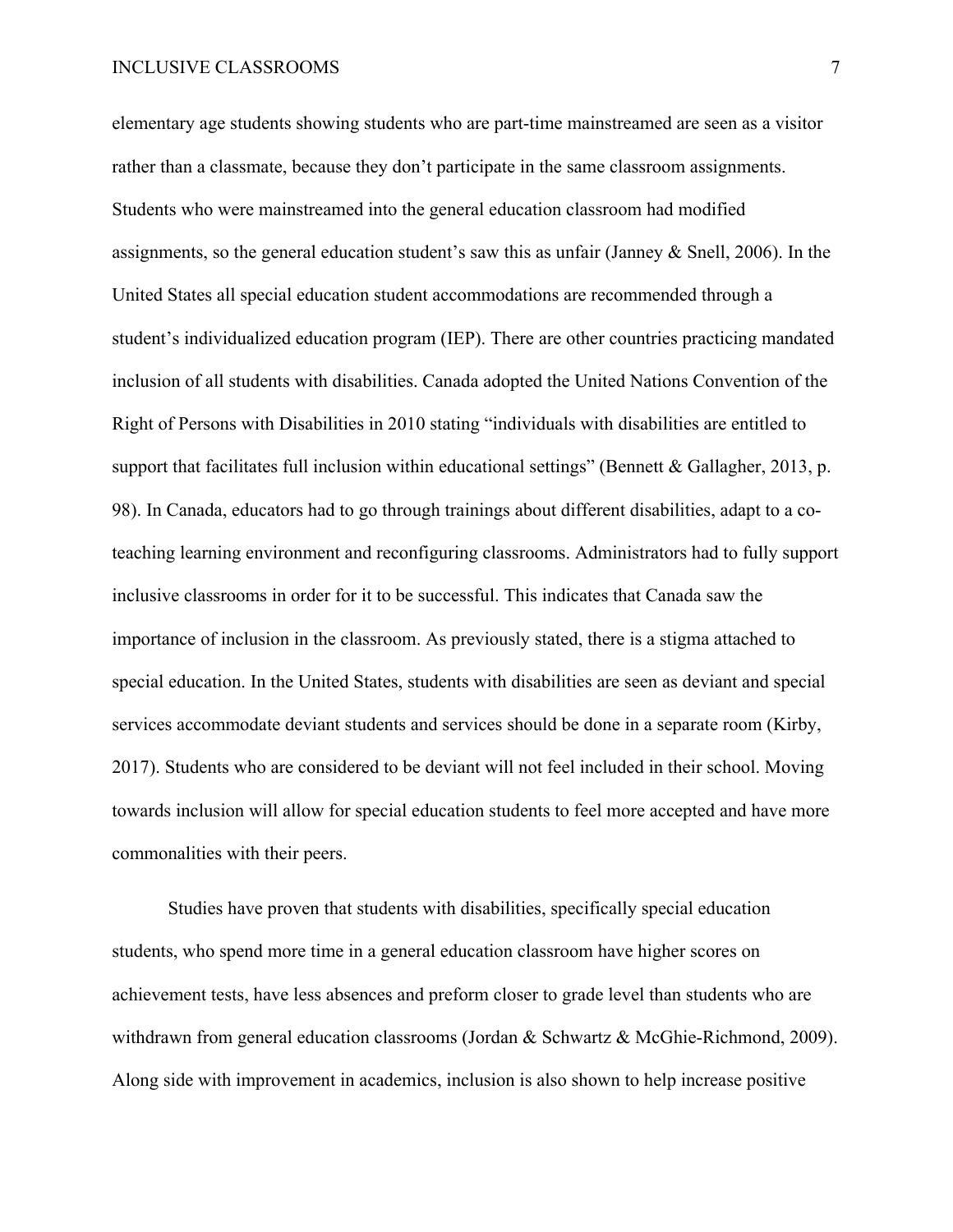social interactions amongst all students. Placing special education students alongside their normally developing peers through inclusion is creating an opportunity for student's to experience successful social interaction (Avcioglu, 2017), thus creating peer acceptance between special education and general education students. Students who aren't accepted by their peers carry around scars not from just their school years but for their entire life (Avcioglu, 2017). Scars including fears of acceptance, exclusion, feeling different and inadequacies.

Previous research suggests that general education teachers had a positive view about educating students with disabilities in a general education setting (Idol, 2006). Educators with a special education background had positive attitudes towards inclusive classrooms because they had more background information on the topic (Kantavong, 2017). Research has shown that successful inclusive classrooms include employing coping strategies and different teaching approaches (Kantavong, 2017). Teachers that have received training on special education student had a more positive attitude towards inclusive classrooms (Kantavong, 2017).

Even though the overall consensus is in favor for inclusive classrooms, there are educators that are not as receptive. Inclusion needs to have the support of teachers in order for it to be successful. Those educators who are hesitant with inclusive classrooms is because they don't have the information on inclusive classrooms and the difference in mainstreaming student's into general education classrooms (Kantavong, 2017). Ensuring educational staff have the information available to them before they are expected to change their educational approaches will ease the transition. For inclusive classrooms to work it teachers, administrators and students all have to have a behavioral and attitudinal changes (Kantavong, 2017). General education teachers perceive they don't have the ability to cope with student's varying disabilities, due to lack of training (Kantavong, 2017). When special education students are included into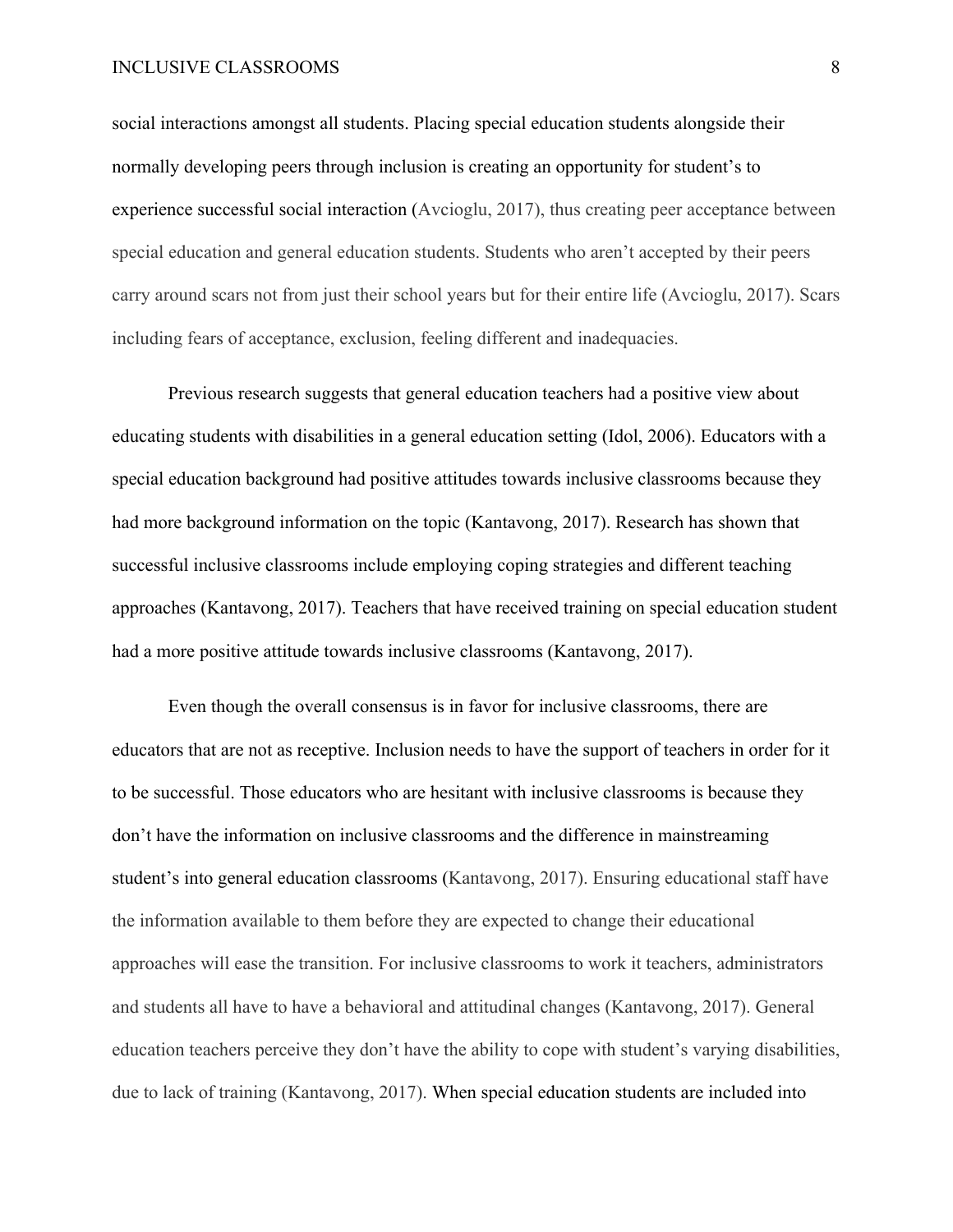general education classrooms it generates more creativity in lesson planning for teachers. Teachers will need additional support from administrators and support in the classroom by paraprofessionals. Research by Kantavong in Thailand and Indonesia shows that teachers who have less years in the field are more open to inclusive classrooms with special education students rather and teachers who have been in the field for many years (2017).

Overall, educators have a positive attitude towards inclusion of students in regular classrooms (Bennett & Gallagher, 2013). Additional staffing will be needed in order to make inclusion classrooms a successful learning environment. Previous research has found four different classroom models to assist teachers with inclusive classrooms: consulting teacher model, cooperative teaching model, supportive resource programs and instructional assistants (Idol, 2006). In a consulting teacher model, the special education teacher serves as a consultant to the general education classroom teacher. The special education teacher does not work directly with the students. In a cooperative teaching model, is where the general education teacher and the special education teacher work together in the same classroom and co-teach to all students. In supportive resource programs, general education teachers work with the resource teacher in order to create an individualized program for instruction the resource room. Which creates for consistency and ease of learning between two rooms. Instructional assistants or paraprofessionals assist special education students in their general education classroom which allows for more hands-on help for students (Idol, 2006).

Inclusion positively affects more than just the teachers and special education students it also affects general education students. General education students who don't have disabilities and don't have interactions with students with disabilities get their understanding through negatively charged words. Words such as: learning disabled, emotionally disturbed and mental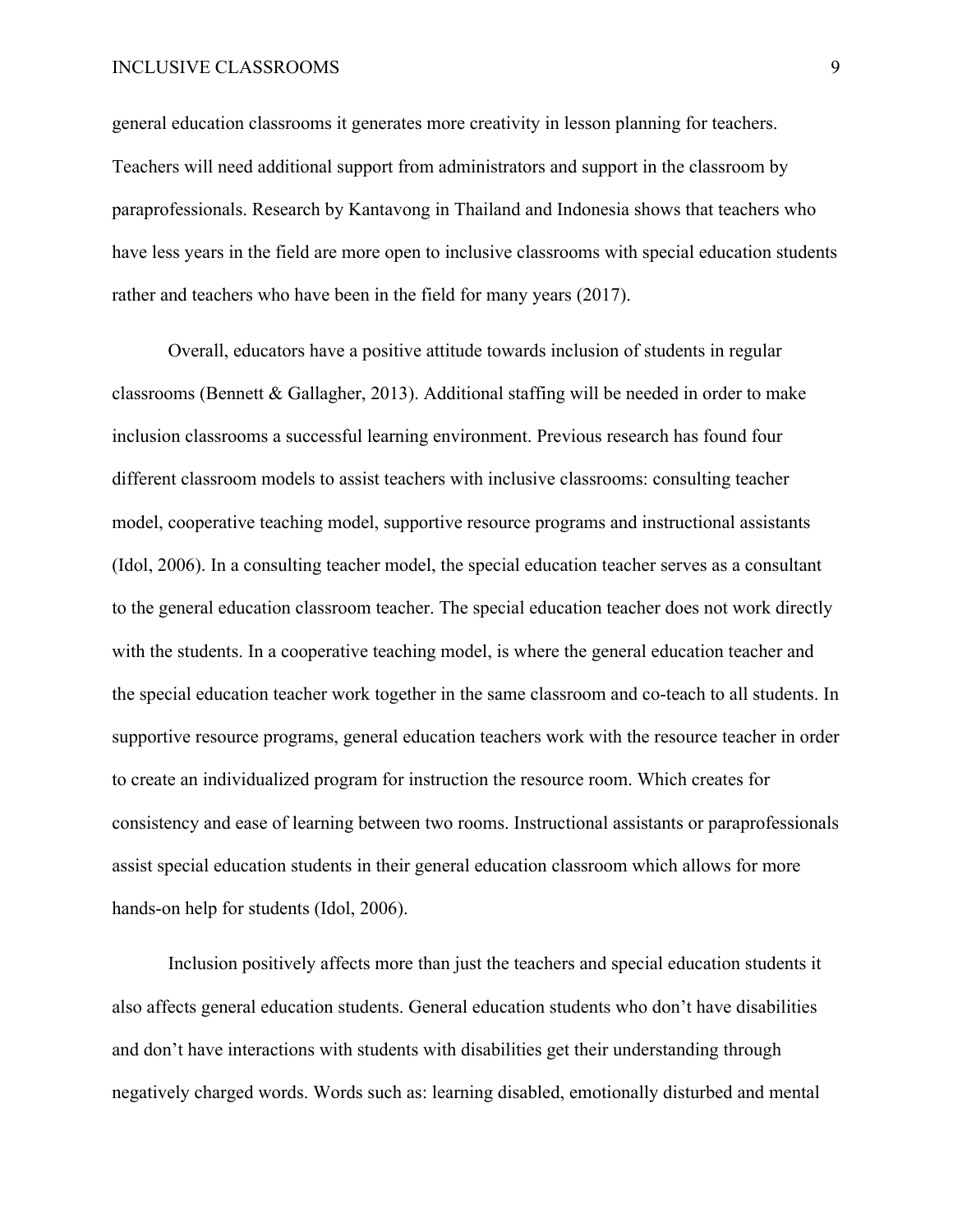retardation become part of their vocabulary because general education students have little or no interaction with students with disabilities it allows for those negative associations to prevail (Janney & Snell, 2006). Research suggests non-special education students in general education classrooms do not suffer academically as a result of being in an inclusion classroom (Bennett & Gallagher, 2013). Research also suggests having students with special needs in general education classrooms doesn't effect provincial test achievement scores of students who don't have special needs, it could in fact have slightly improved scores throughout the whole class (Jordan, Schwartz & McGhie-Richmond, 2009). Different levels of learning in inclusion benefit not only the special education students, but general education student who can benefit from modified lesson plans. High school aged students in general education settings were asked 27 questions on a 4-point Likert scale (of agreement-neutrality-disagreement-not applicable) related to their interactions and experiences with students who have disabilities (Bennett & Gallagher, 2013). Research found general education students were in agreement with students who were in inclusive classrooms demonstrated higher scores of advocacy and displayed more tolerant attitudes towards diversity (Bennett & Gallagher, 2013). On the 4-point Likert scale agreement was the highest selection on the scale. When you think of gender and willingness to accept peers with disabilities, girls have a more positive attitude towards inclusion than boy did (Blackman, 2016). Students who have a more negative outlook towards students with disabilities is due to lack of exposure. Students who have a negative attitude towards student who have disabilities prevent students with disabilities from participating in school, leads to bullying, poor academic performance and potentially dropping out of school (Blackman, 2016). If general education students are not exposed to students who are not exactly like them their attitudes towards individuals with disabilities will not change. The social and academic benefits of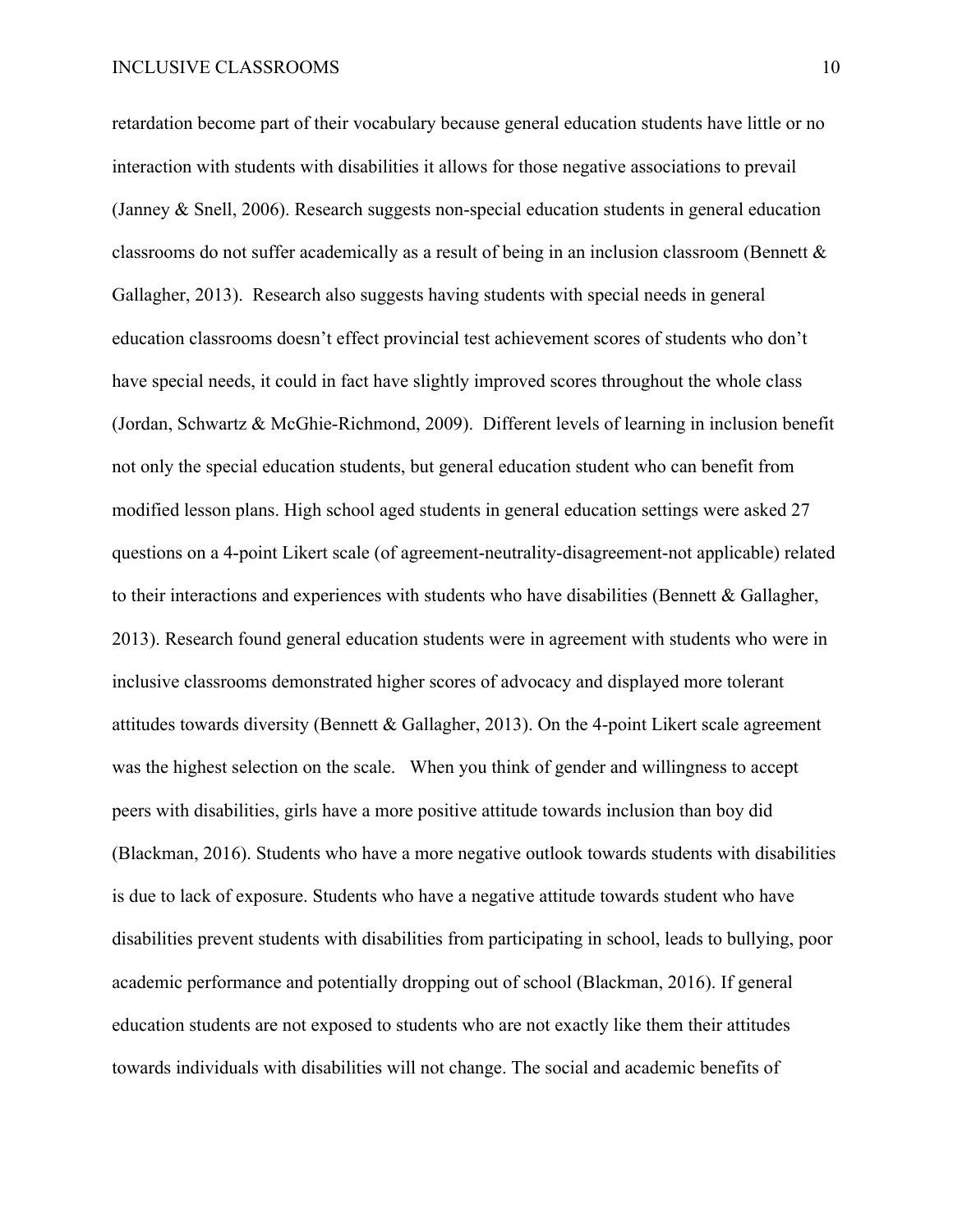inclusion include: friendships, positive peer support, improved academic performance and social integration (Blackman, 2016). Benefits for inclusion classrooms affect more than just the special education students, it positively affects the staff and general education students as well.

# **Discussion**

Inclusive classrooms are proven to be successful. It can positively effect teachers, students, academics and social and emotional needs of all involved in inclusive classrooms. The goal of inclusive classrooms is for all students, general education and special education students to feel like full members of their class and achieve their full academic and functional achievement. Inclusion is different than mainstreaming, mainstreaming students doesn't allow for each student to feel like a full member of their class and they have alternative assignments. Research has proven that majority of teachers have more of a positive outlook on inclusion than a negative. For teachers who have a hesitation towards inclusive classrooms, its from lack of training and education with students with disabilities. Full school cooperation needs to happen in order for inclusive classrooms to be successful. Inclusion helps take away the stigma surrounding special education students and disabilities. Inclusion has proven to have more positive effects on general education students and decreased bullying. It has made general education students more aware of difference amongst all different types of students.

A limitation of this project is in regards to inclusion in the United States, it started long before it was attached to just students with disabilities. Inclusion should be more than just student's who have disabilities, it should encompass every difference race, language, religion etc. Research has only been done in regards to students with disabilities so there isn't enough research-based information on total inclusion. Since the United States doesn't generally practice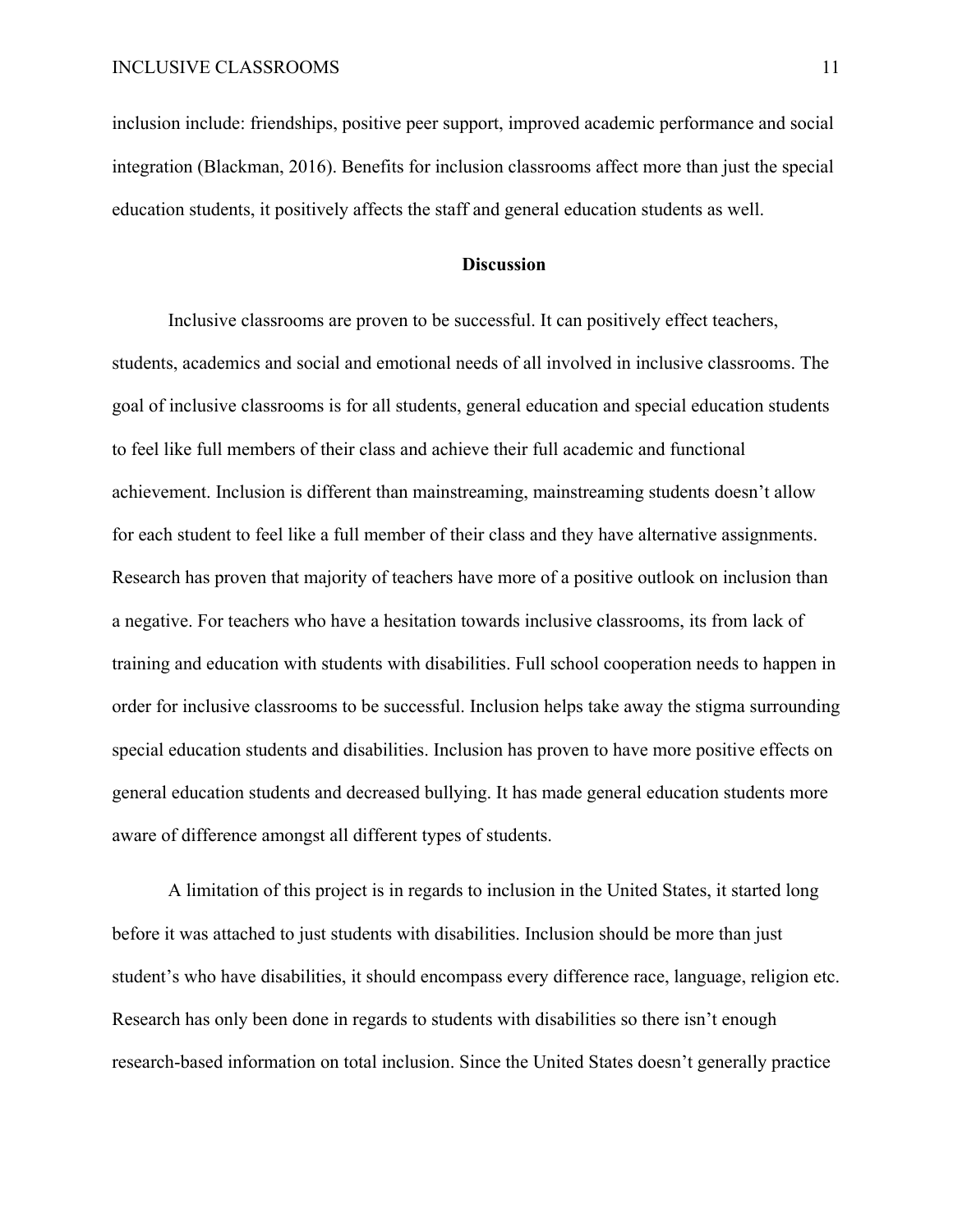inclusive classrooms, there isn't as much evidence-based research as there is from different countries.

#### **Author's Note**

This topic has become not only a professional passion but a personal one as well. I have worked with special education students for the past seven years in different job capacities in schools. I have friends whose children are in special education classrooms. I have seen how our current education system is failing special education students. We as a country are still using inclusion through exclusion for student's who have any differences or disabilities. By bringing awareness to a change that should be an educational standard, I hope to create a conversation resulting in a change in the education system as we currently know it. Aside from all of the previous benefits listed about inclusive classrooms, its proven to decrease bullying. Which in itself is a major topic in schools today. I want to help create an educational environment where my friend's daughter is looked as an equal peer and not a special education student with a disability. Through training and education this a method that can be taught in all schools in the United States without teachers feeling as though they will lose their job or have added responsibilities.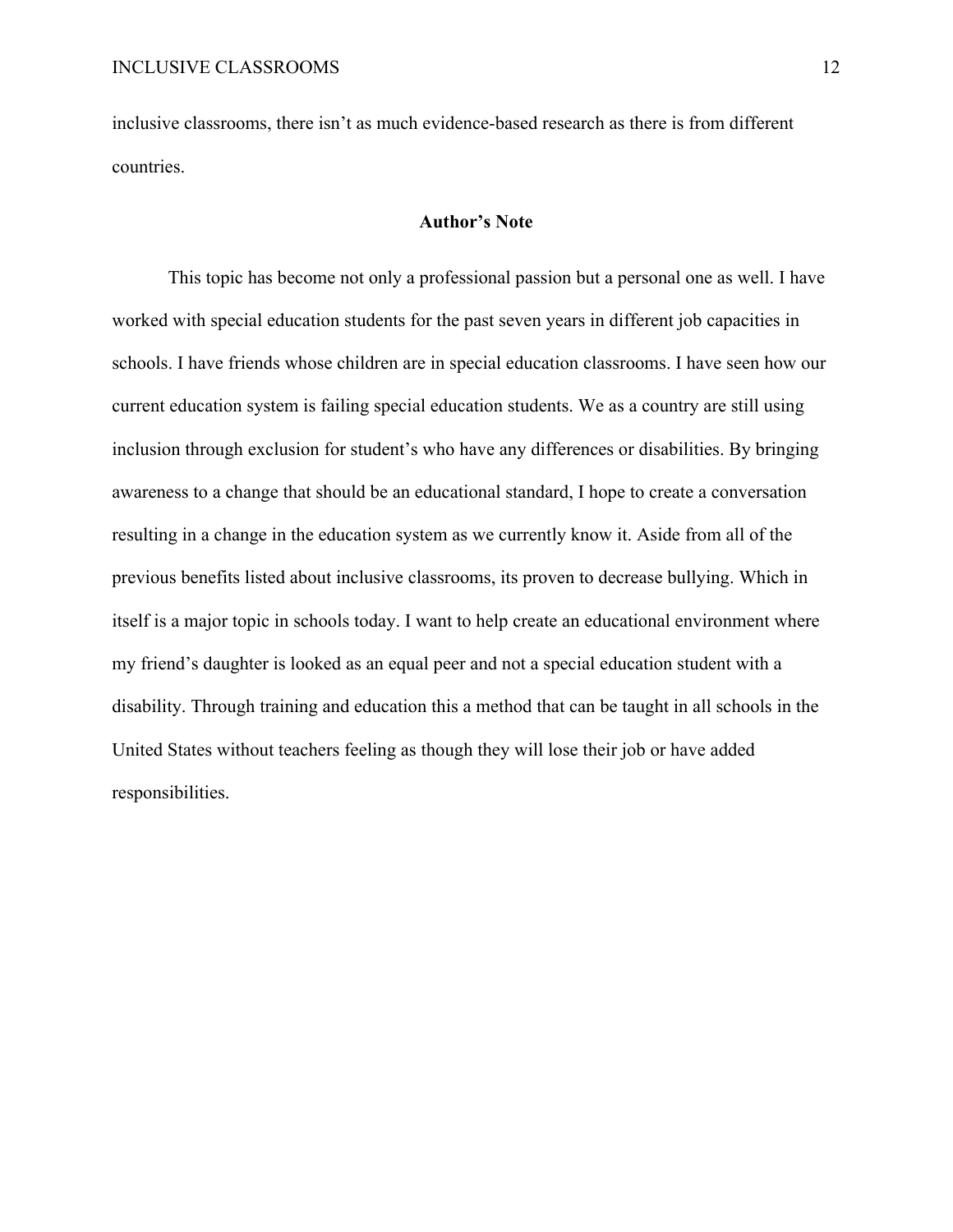#### References

- Avcioglu, H. (2017). Classroom teachers' behaviors and peers' acceptance of students in inclusive classrooms. *Educational Sciences: Theory and Practice*, *17*(2), 463–492.
- Bennett, S., & Gallagher, T. (2013). High school students with intellectual disabilities in the school and workplace: multiple perspectives on inclusion. *Canadian Journal of Education, 36*(1), 96-124.
- Blackman, S. (2016). Barbadian students' attitudes towards including peers with disabilities in regular education. *International Journal of Special Education, 31*(1), 135-143.
- Broderick, A., Mehta-Parekh, H., & Reid, D. (2005). Differentiating Instruction for Disabled Students in Inclusive Classrooms. *Theory into Practice*, *44*(3), 194–202.
- Idol, L. (2006). Toward inclusion of special education students in general education: A program evaluation of eight schools. *Remedial and Special Education, 27*(2), 77-94.
- Janney, R., & Snell, M. (2006). Modifying schoolwork in inclusive classroom. *Theory into Practice*, 45(3), 215-223.
- Jordan, A., & Schwartz, E., & McGhie-Richmond, D. (2009). Preparing teachers for inclusive classrooms. *Teaching and Teacher Education*, 25(4), 535-542.
- Kantavong, P. (2017). A comparative study of teacher's opinions relating to inclusive classrooms in Indonesia and Thailand. *Kasetsart Journal of Social Sciences,* 38(3), 291-296